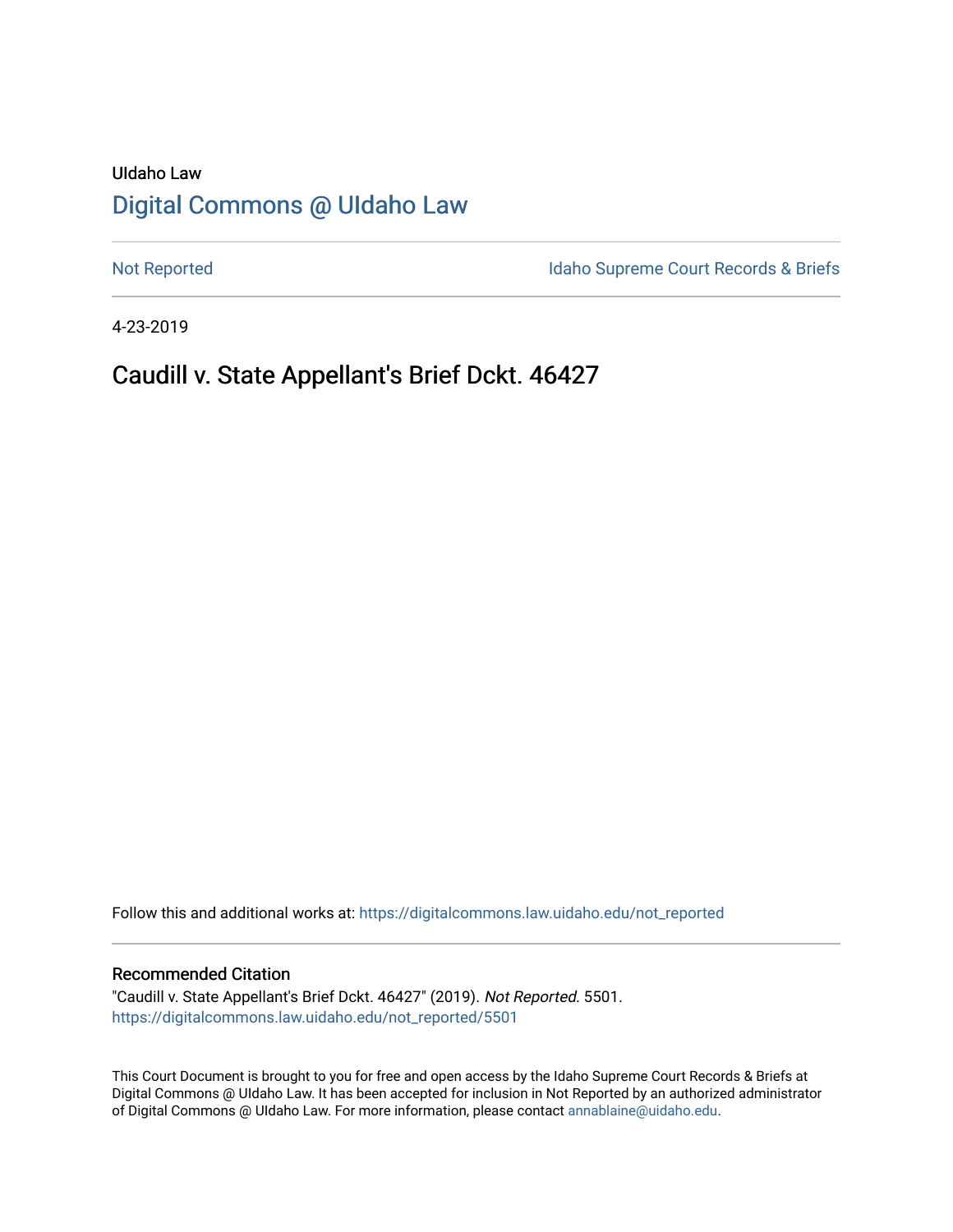Electronically Filed 4/23/2019 2:51 PM Idaho Supreme Court Karel Lehrman, Clerk of the Court By: Brad Thies, Deputy Clerk

### **IN THE SUPREME COURT OF THE STATE OF IDAHO**

**VESTAL DEAN CAUDILL,**  $\qquad$  **)** 

**Petitioner-Appellant, )**

**\_\_\_\_\_\_\_\_\_\_\_\_\_\_\_\_\_\_\_\_\_\_\_\_\_\_\_\_\_\_)**

**Respondent. )**

**) NO. 46427-2018**

**) BONNEVILLE COUNTY v. ) NO. CV-2018-1699**

**STATE OF IDAHO, ) APPELLANT'S BRIEF**

## **BRIEF OF APPELLANT** \_\_\_\_\_\_\_\_\_\_\_\_\_\_\_\_\_\_\_\_\_\_\_\_

\_\_\_\_\_\_\_\_\_\_\_\_\_\_\_\_\_\_\_\_\_\_\_\_

**)**

**)**

### **APPEAL FROM THE DISTRICT COURT OF THE SEVENTH JUDICIAL DISTRICT OF THE STATE OF IDAHO, IN AND FOR THE COUNTY OF BONNEVILLE**

\_\_\_\_\_\_\_\_\_\_\_\_\_\_\_\_\_\_\_\_\_\_\_\_

**HONORABLE JOEL E. TINGEY District Judge**

\_\_\_\_\_\_\_\_\_\_\_\_\_\_\_\_\_\_\_\_\_\_\_\_

**ERIC D. FREDERICKSEN KENNETH K. JORGENSEN State Appellate Public Defender Deputy Attorney General I.S.B. #6555 Criminal Law Division**

**SALLY J. COOLEY Boise, Idaho 83720-0010 Deputy State Appellate Public Defender (208) 334-4534 I.S.B. #7353 322 E. Front Street, Suite 570 Boise, Idaho 83702 Phone: (208) 334-2712 Fax: (208) 334-2985 E-mail: documents@sapd.state.id.us**

**ATTORNEYS FOR ATTORNEY FOR PETITIONER-APPELLANT RESPONDENT**

**P.O. Box 83720**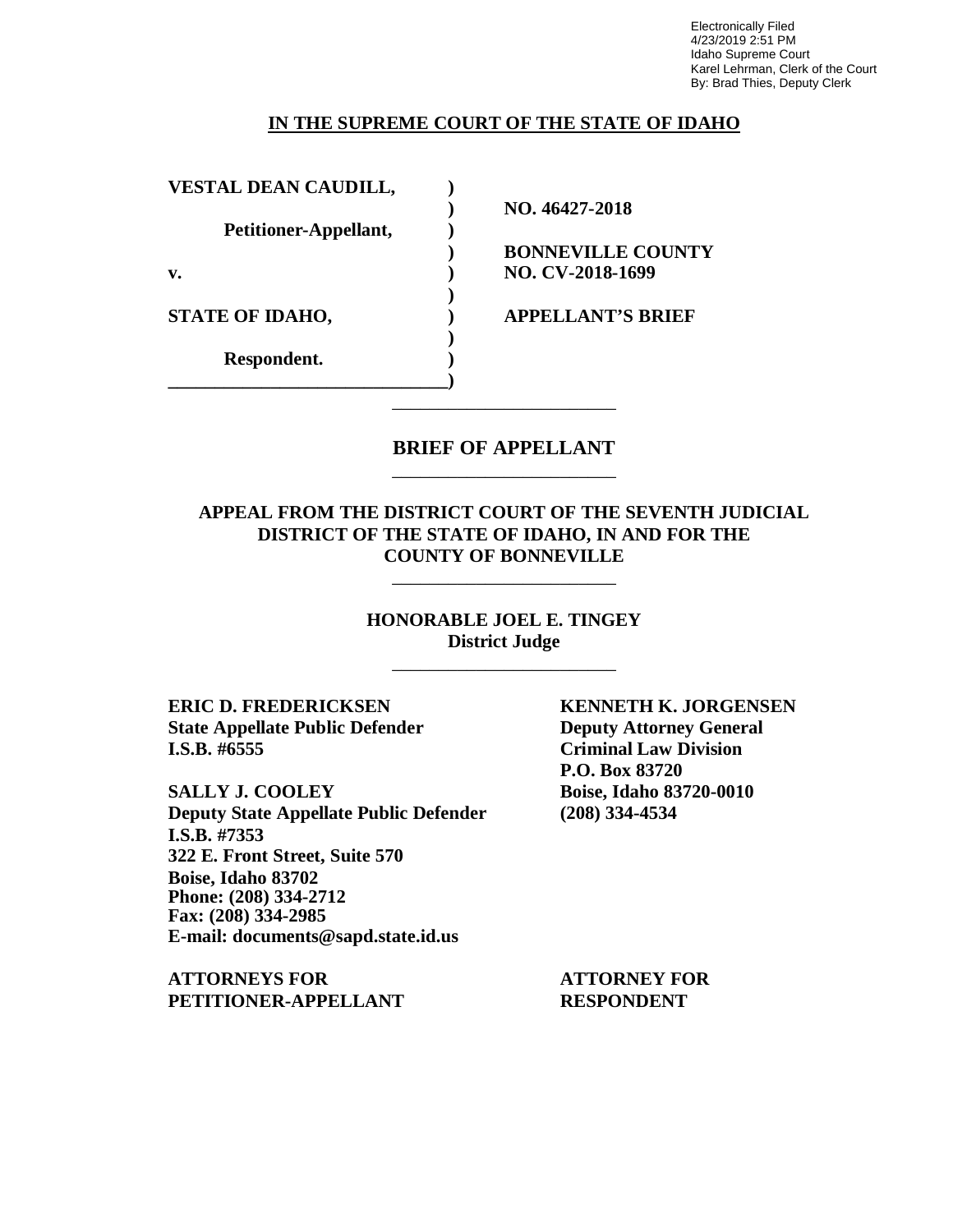# **TABLE OF CONTENTS**

| Statement of the Facts and                                                                                                      |
|---------------------------------------------------------------------------------------------------------------------------------|
|                                                                                                                                 |
|                                                                                                                                 |
| The District Court Erred In Denying Mr. Caudill's Motion For                                                                    |
|                                                                                                                                 |
|                                                                                                                                 |
| C. The District Court Abused Its Discretion By Denying Mr. Caudill's<br>Motion For Appointment Of Counsel Because Mr. Caudill's |
|                                                                                                                                 |
|                                                                                                                                 |
|                                                                                                                                 |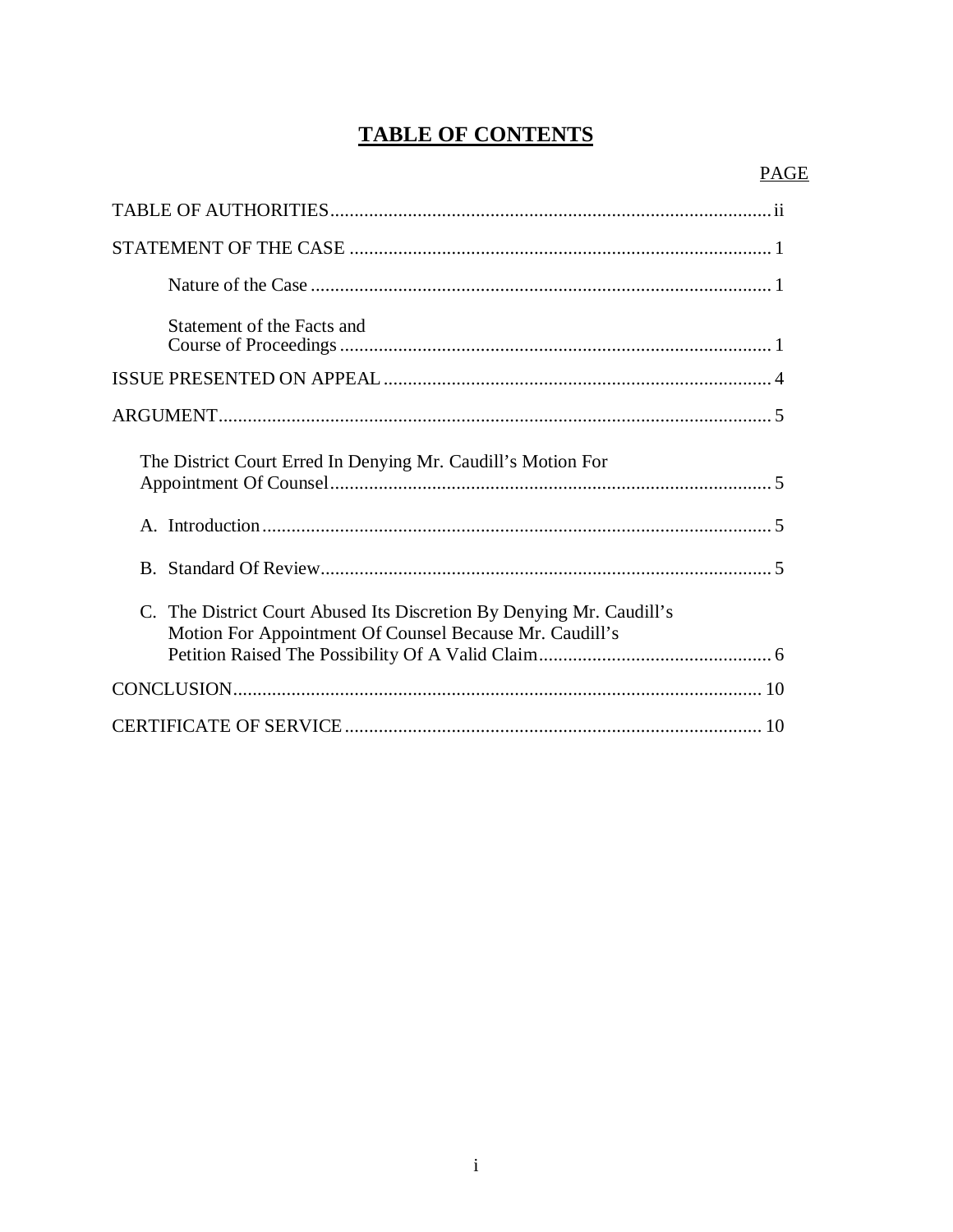# **TABLE OF AUTHORITIES**

## Cases

| State v. Caudill, No. 45445, Unpublished Opinion No. 441 (Ct. App. May 4, 2018)1 |  |
|----------------------------------------------------------------------------------|--|
|                                                                                  |  |
|                                                                                  |  |
|                                                                                  |  |

## **Statutes**

## Rules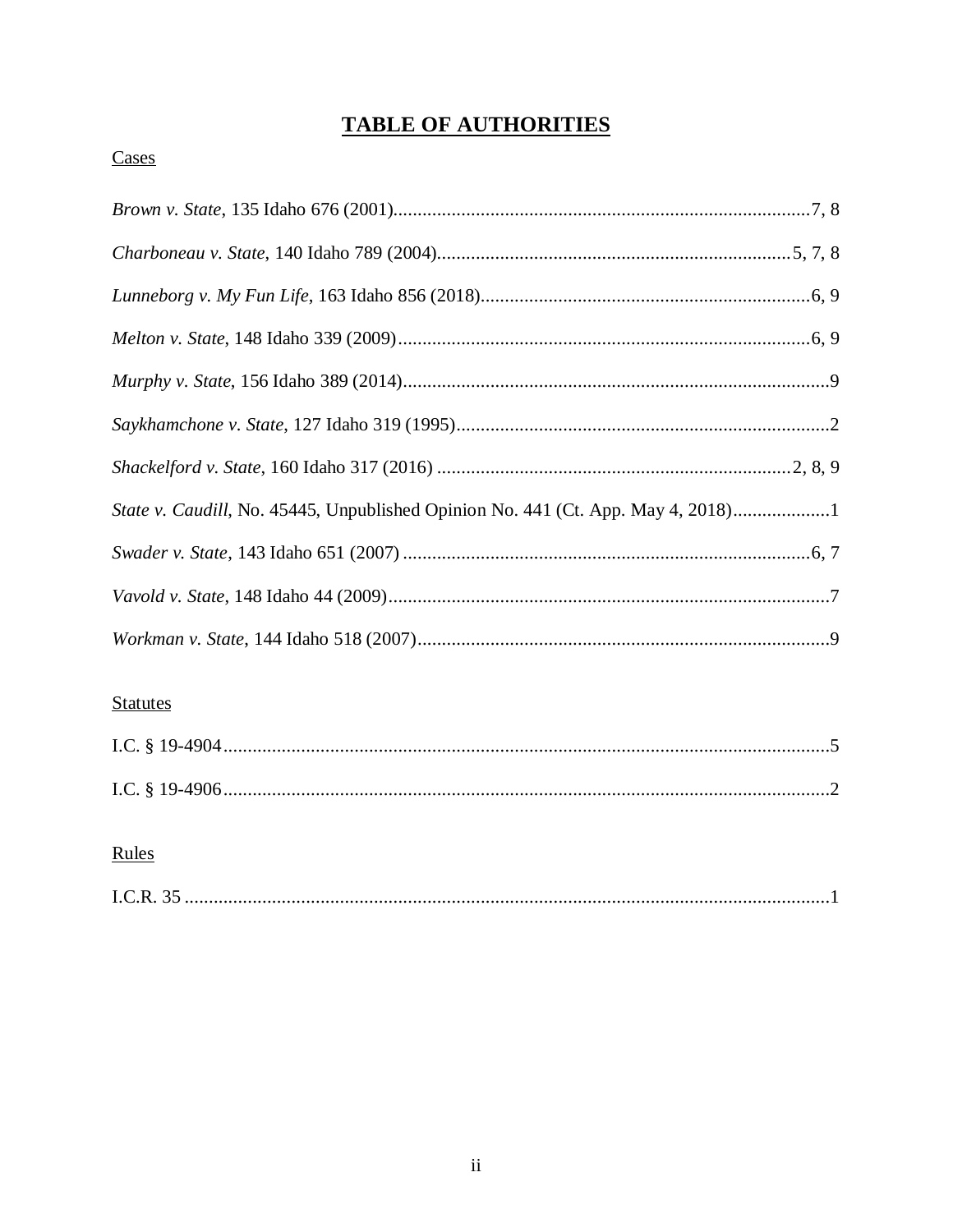#### STATEMENT OF THE CASE

#### Nature of the Case

Vestal Dean Caudill filed a timely petition for post-conviction relief asserting, *inter alia*, that his trial counsel was ineffective in failing to file a motion to suppress evidence of the traffic stop that resulted in the discovery of methamphetamine. Mr. Caudill contends that the district court applied an incorrect standard in denying Mr. Caudill's motion for the appointment of postconviction counsel. Thus, Mr. Caudill asserts that the district court erred in failing to grant his motion for appointment of counsel and erred by summarily dismissing all of his claims, as there is a genuine issue of material fact as to whether his counsel's failure to file a motion to suppress constituted deficient performance. Mr. Caudill contends that these errors necessitate a remand of his case to the district court for appointment of counsel and an evidentiary hearing on his claims.

#### Statement of the Facts and Course of Proceedings

In 2017, Mr. Caudill pled guilty to one count of possessing methamphetamine in Bonneville County. (R., p.4.) He was sentenced to six years, with one year fixed. (R., p.4.) He filed an appeal timely from the district court's order denying his I.C.R. 35 motion for leniency, but that decision was affirmed on appeal. (*State v. Caudill*, No. 45445, Unpublished Opinion No. 441 (Ct. App. May 4, 2018).)

On March 23, 2018, Mr. Caudill filed a *pro se* Petition and Affidavit for Post Conviction Relief challenging his conviction for possession of methamphetamine following his plea of guilty. (R., pp.4-8.) Mr. Caudill asserted that he should be granted post-conviction relief because his counsel failed to represent his interests where Mr. Caudill's semi-truck was stopped but it was not loaded with hay, his permission to search the truck was not given, it was not a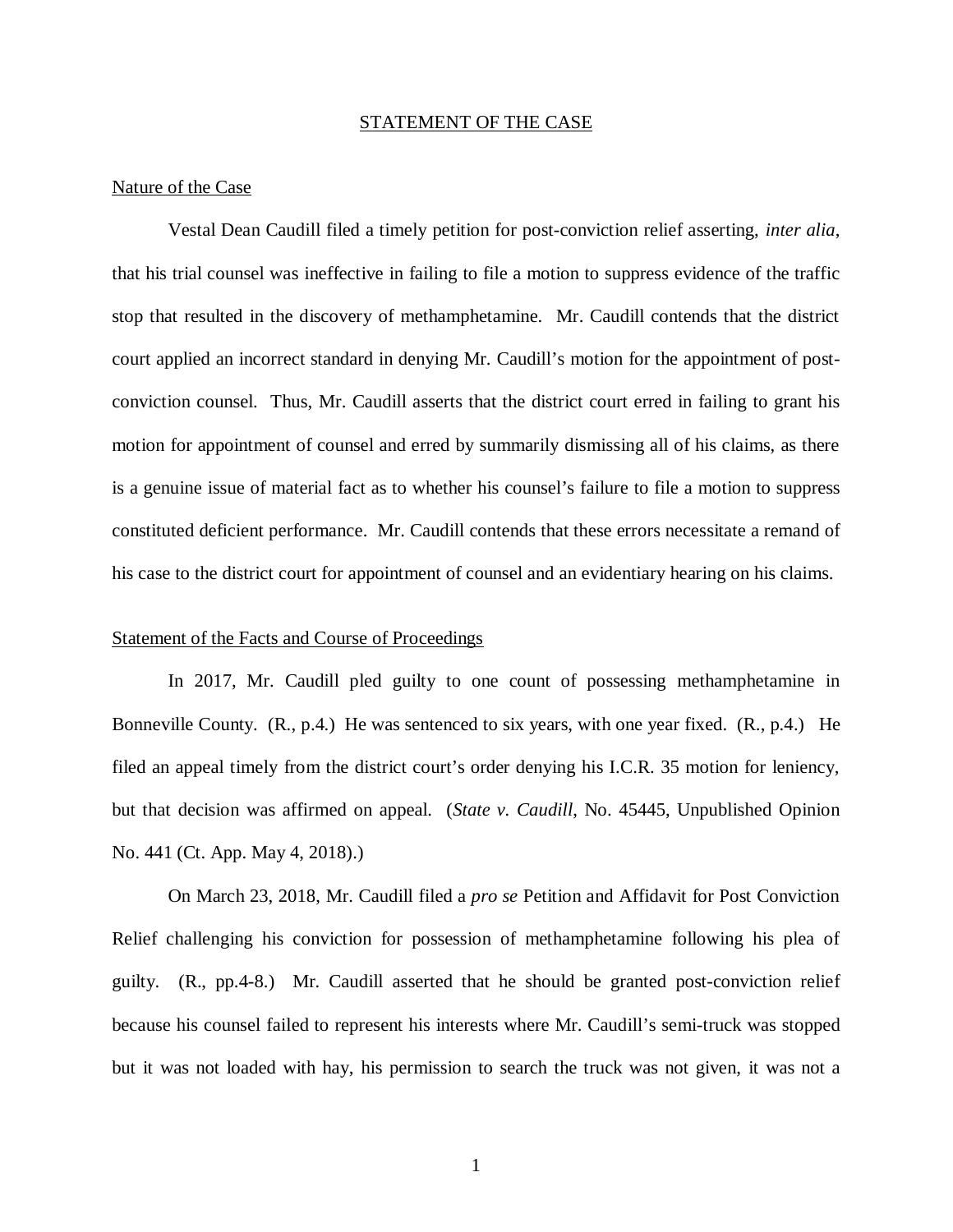routine traffic stop, and the officers gave conflicting reasons as to why they stopped Mr. Caudill's truck. (R., pp.6-7.) Mr. Caudill asserted that he should be granted post-conviction relief because of the ineffective assistance of his trial counsel. (R., pp.5-8.) Mr. Caudill asked that post-conviction counsel be appointed to represent him; he filed a motion and an affidavit it support of his request for appointment of counsel. (R., pp.9-12.)

Five days after the petition was filed, the district court filed a Notice of Intent to Dismiss Petition for Post-Conviction Relief. (R., pp.13-20.) The Notice of Intent gave Mr. Caudill 30 days notice of its intent to dismiss the petition. (R., p.19.) In the Notice, the district court also denied Mr. Caudill's motion requesting appointment of counsel to assist him. (R., pp.13, 16.) In denying Mr. Caudill's motion for counsel, the district court wrote:

Furthermore, appointment of counsel is only appropriate where the petitioner alleges facts to support a valid claim for relief. *Shackelford v. State*, 160 Idaho 317, 372 P.3d 372, 380 (2016). As discussed below, in the Court's opinion Caudill's claims do not state a valid claim for relief. Therefore, the Court denies his request for appointment of counsel at this time.

(R., p.16.) The district court found that Mr. Caudill failed to present evidence that his counsel's performance was deficient, and wrote that, even if there was a possibility that evidence could have been suppressed, that does not automatically mean that counsel breached the standard of care by not filing one. (R., p.18.) The district court also found that Mr. Caudill did not show how the result would have been different absent counsel's allegedly ineffective performance. (R., p.19.) The district court referred to the conviction in Bonneville County Case No. CR-2018- 1699, and wrote that it had reviewed the record, but did not officially take judicial notice of the entire underlying criminal file.<sup>[1](#page-5-0)</sup> (R., p.13.)

<span id="page-5-0"></span><sup>&</sup>lt;sup>1</sup> The State did not file an Answer to Mr. Caudill's Petition or seek judicial notice of any portions of the record. *See Saykhamchone v. State*, 127 Idaho 319, 323 (1995) (holding that, pursuant to I.C. § 19-4906, "[c]ourts reviewing applications for post-conviction relief should have pertinent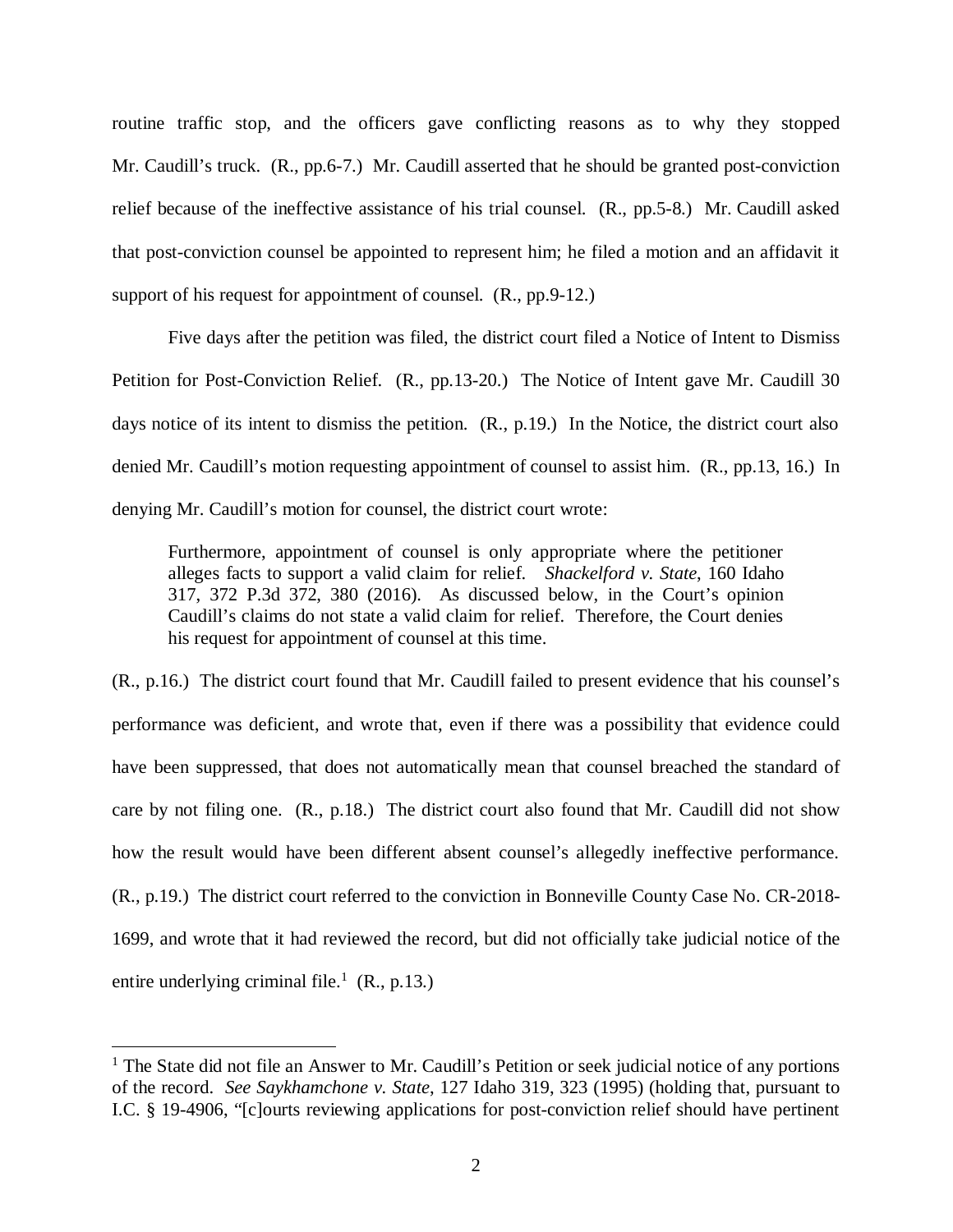Thirty-seven days after the Notice was filed, Mr. Caudill had not responded to the Notice, so the court dismissed the Petition for the reasons stated in its Notice. (R., pp.21-22.) Thereafter the district court entered a final Judgment. (R., pp.23-24.)

Mr. Caudill filed a Notice of Appeal timely from the district court's Judgment and the order summarily dismissing his Petition. (R., pp.25-29.)

portions of the trial record ready for review. If the petitioner fails to submit an adequate record, the state must do so.") Mr. Caudill has filed a motion for judicial notice contemporaneously with his Appellant's Brief.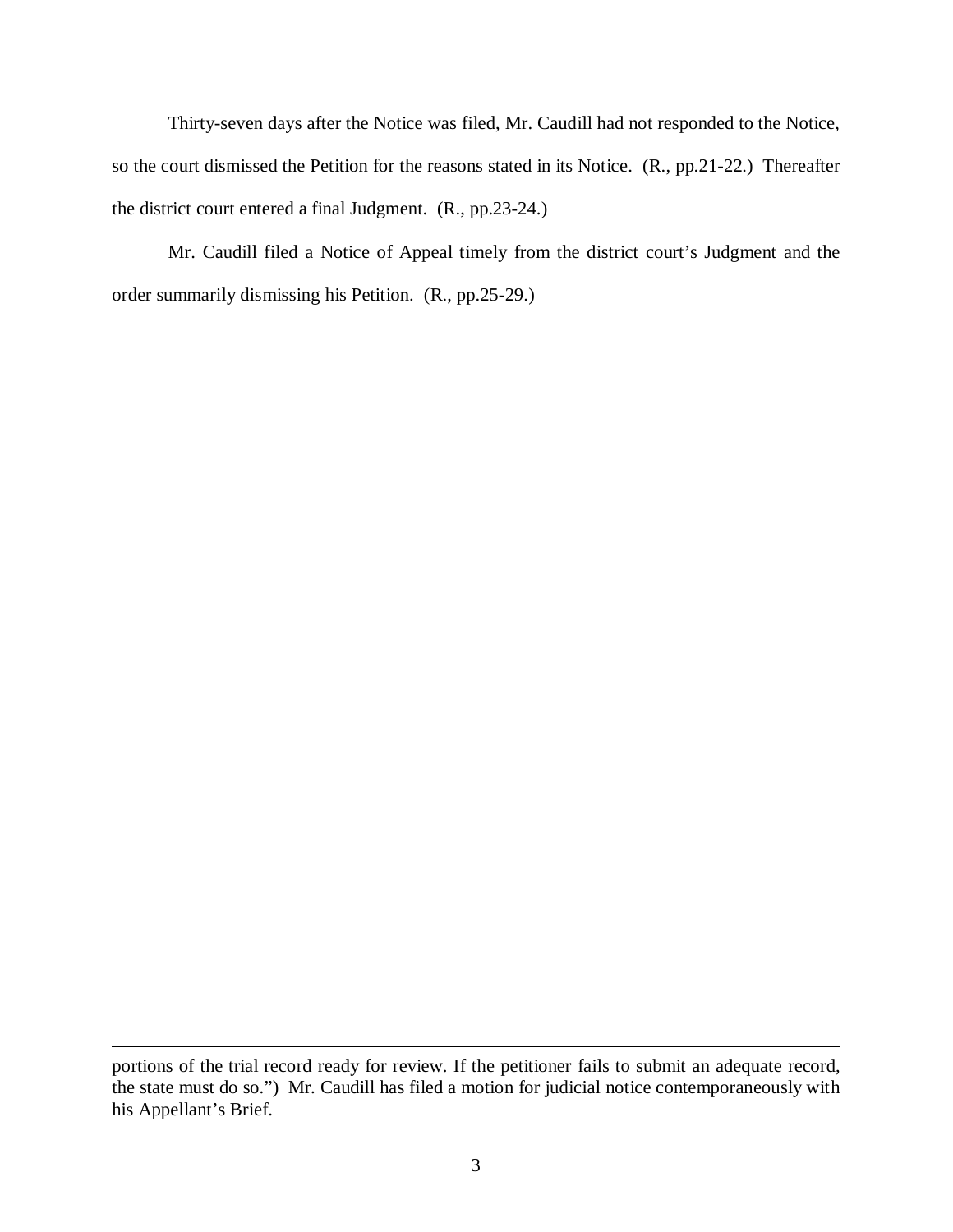# ISSUE

Did the district court err in denying Mr. Caudill's motion for appointment of post-conviction counsel?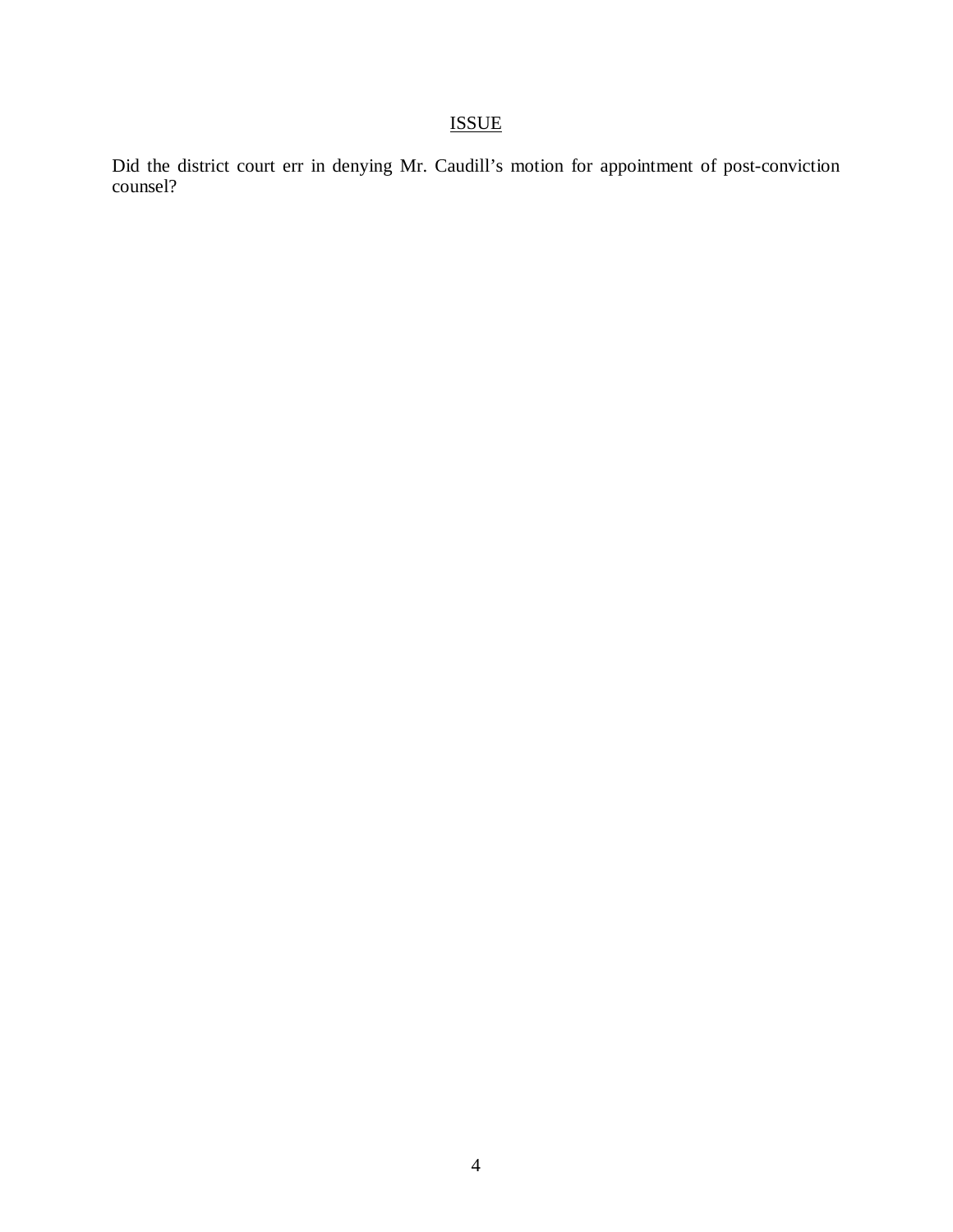#### ARGUMENT

#### The District Court Erred In Denying Mr. Caudill's Motion For Appointment Of Counsel

#### A. Introduction

Mr. Caudill contends that his Petition and supporting materials satisfies the standard for appointment of counsel, *i.e*., it raises the possibility of a valid claim. The district court did not act consistently with the applicable legal standards where it placed a much higher burden on Mr. Caudill by requiring him to "state a valid claim for relief." The district court abused its discretion by applying the wrong legal standards when making its decision.

Therefore, Mr. Caudill requests that his case be remanded to the district court for appointment of counsel and for an evidentiary hearing on his claims.

#### B. Standard Of Review

"A request for appointment of counsel in a post conviction proceeding is governed by Idaho Code § 19-4904, which provides that in proceedings under the UPCPA [Uniform Post-Conviction Procedures Act], a court-appointed attorney 'may be made available' to an applicant who is unable to pay the costs of representation. The decision to grant or deny a request for court-appointed counsel lies within the discretion of the district court." *Charboneau v. State*, 140 Idaho 789, 792, 102 P.3d 1108, 1111 (2004).

In applying the abuse of discretion standard, the reviewing court examines whether the trial court:

(1) Correctly perceived the issue as one of discretion; (2) acted within the outer boundaries of its discretion; (3) acted consistently with the legal standards applicable to the specific choices available to it; and (4) reached its decision by the exercise of reason.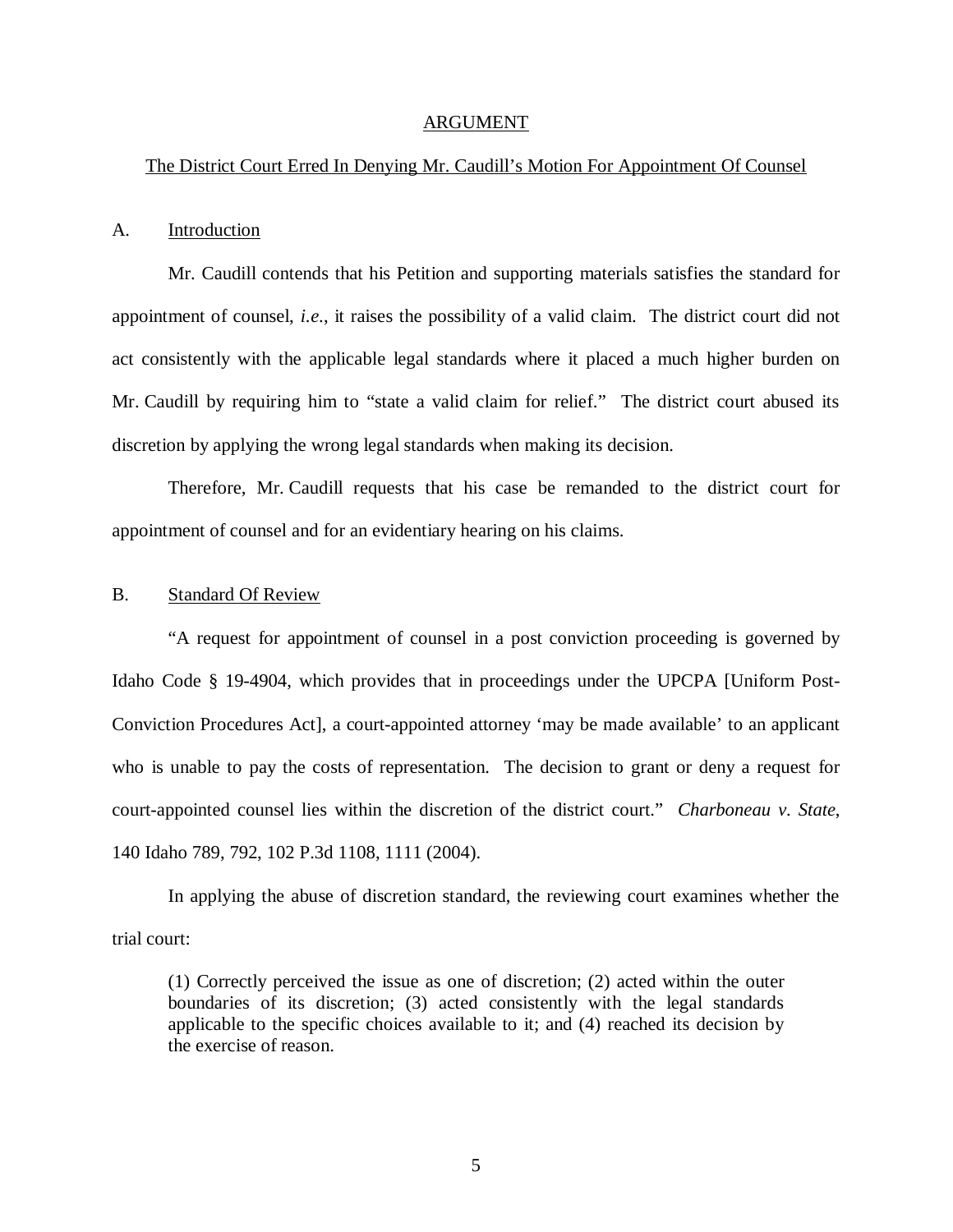*Lunneborg v. My Fun Life*, 163 Idaho 856, 863-64 (2018). Prior to determining whether the district court's error in failing to appoint counsel requires the case to be remanded, the reviewing court first examines whether the possibility of a valid claim exists. *Melton v. State*, 148 Idaho 339, 342 (2009).

### C. The District Court Abused Its Discretion By Denying Mr. Caudill's Motion For Appointment Of Counsel Because Mr. Caudill's Petition Raised The Possibility Of A Valid Claim

Mr. Caudill asserts that the district court abused its discretion by denying his motion to appoint counsel where he raised the possibility of a valid claim, which was all he was required to do in order to have counsel appointed to assist him with his post-conviction proceeding.

In *Swader v. State*, 143 Idaho 651 (2007), the Idaho Supreme Court addressed the standard for appointment of counsel in post-conviction cases, reaffirming the *Charboneau* standard:

In deciding whether the *pro se* petition raises the possibility of a valid claim, the trial court should consider whether the facts alleged are such that a reasonable person with adequate means would be willing to retain counsel to conduct a further investigation into the claims. Although "the petitioner is not entitled to have counsel appointed in order to search the record for possible nonfrivolous claims," the court should appoint counsel if the facts alleged raise the possibility of a valid claim.

*Swader*, 143 Idaho at 654 (internal citation omitted). The *Swader* Court also made it clear that this standard is much lower than the standard for deciding petitions for post-conviction relief on their merits because, as had also been recognized in *Charboneau*, pro se petitioners generally cannot investigate or properly present their claims (regardless of whether those claims will ultimately be successful) without the assistance of counsel. *Id*. at 654-655. The *Swader* Court concluded:

Therefore, the trial court should appoint counsel if the petition alleges facts showing the possibility of a valid claim such that a reasonable person with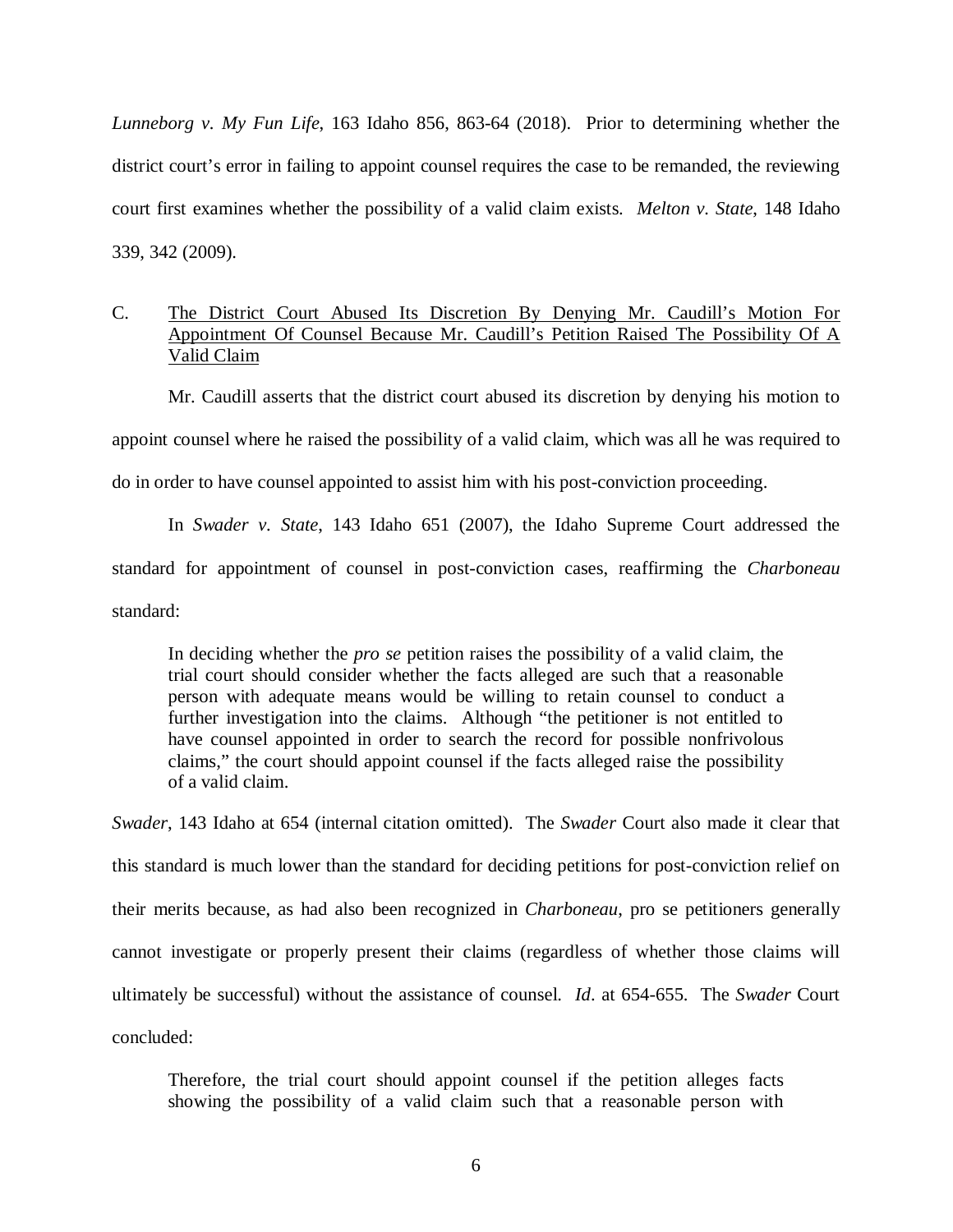adequate means would be willing to retain counsel to conduct a further investigation into the claim. The investigation by counsel may not produce evidence sufficient to survive a motion to dismiss. But, the decision to appoint counsel and the decision on the merits of the petition if counsel is appointed are controlled by two different standards.

*Swader*, 143 Idaho at 655.

In *Charboneau*, the Supreme Court held that a post-conviction petitioner is entitled to the appointment of counsel "unless the trial court determines that the post-conviction proceeding is frivolous." *Charboneau*, 140 Idaho at 792 (quoting *Brown v. State*, 135 Idaho 676, 679 (2001)). In determining whether counsel should be appointed, "every inference must run in the petitioner's favor where the petitioner is unrepresented at that time and cannot be expected to know how to properly allege the necessary facts." *Charboneau*, 140 Idaho at 794. The proceeding is not frivolous and, thus, counsel must be appointed, if the petitioner "alleges facts to raise the *possibility* of a valid claim . . . ." *Id*. at 793 (emphasis added).

The *Charboneau* Court recognized that *pro se* petitioners "cannot be expected to know how to properly allege the necessary facts," and thus should be given a meaningful opportunity to correct any defects in their petition—with the assistance of counsel—prior to any dismissal decision. *Id*. While *Charboneau* does not require that counsel be appointed in every postconviction case, it does stand for the proposition that "[a]t a minimum, the trial court must carefully consider the request for counsel, before reaching a decision on the substantive merits of the petition . . . ." *Id*. at 794.

The district court erred by refusing to appoint counsel to assist Mr. Caudill to ensure all of the *prima facie* elements of the post-conviction claim were clearly spelled out, as "all reasonable inferences that can be drawn from the record are drawn in favor of the non-moving party." *See Vavold v. State*, 148 Idaho 44, 45 (2009). As the Court said in *Charboneau*, "It is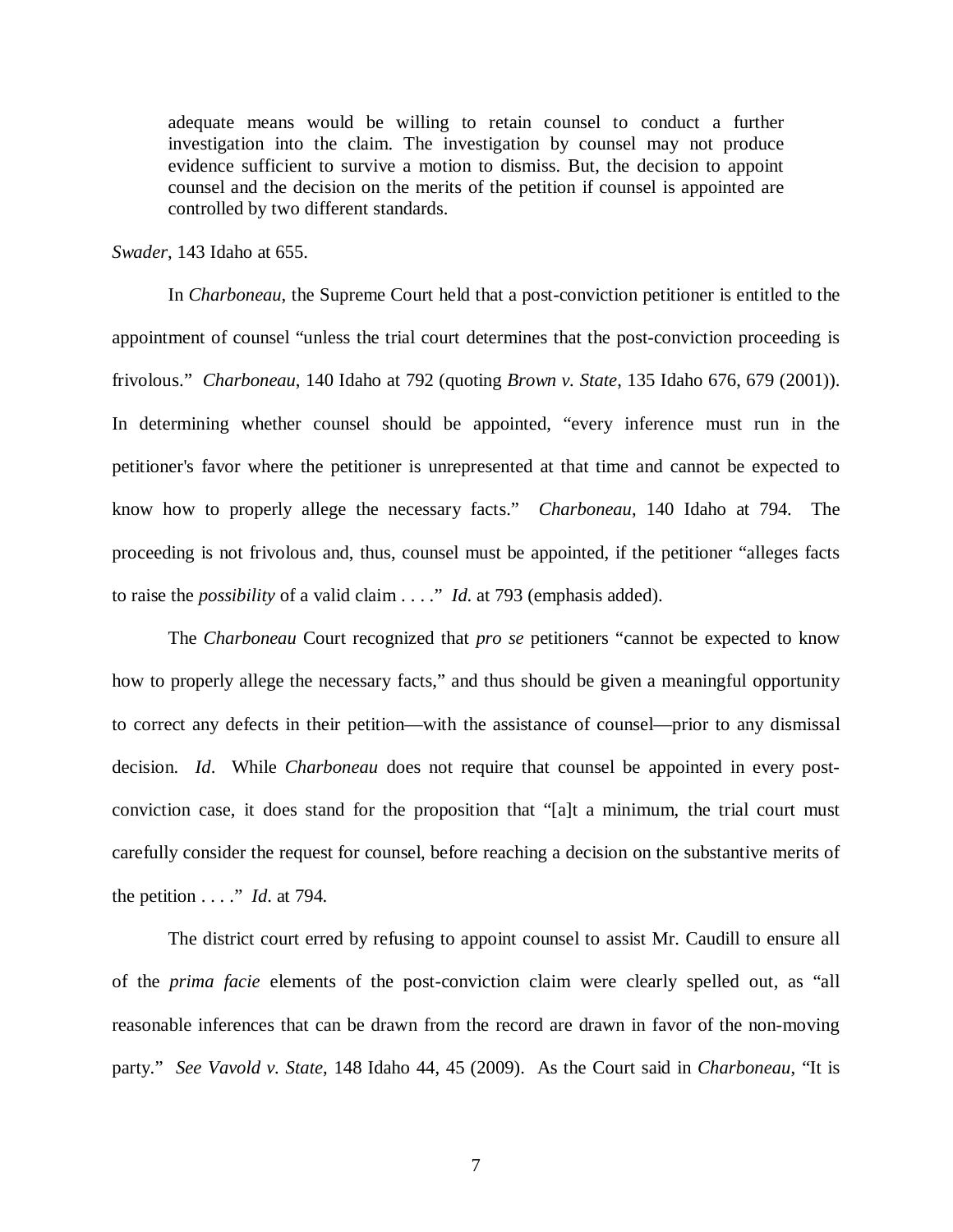unlikely that [the petitioner] could properly raise such a claim and determine how to procure admissible evidence establishing all the elements of such a claim without the assistance of counsel." *Charboneau*, 140 Idaho at 793. Because Mr. Caudill could not "be expected to know how to properly allege the necessary facts," and would have greatly benefited from the assistance of counsel, the district court should have at least "carefully consider[ed]" his motion for appointment of counsel before dismissing his petition on its merits. *See Charboneau v. State*, 140 Idaho 789, 793-94 (2004) (vacating the dismissal of petitioner's Petition so that if, on remand, the district court decides to appoint counsel, that counsel may file an amended petition or affidavits alleging facts sufficient to avoid summary dismissal). When applying the standard for court-appointed counsel to pro se applications for appointment of counsel, the trial court should keep in mind that petitions and affidavits filed by a pro se petitioner will often be conclusory and incomplete: "Although facts sufficient to state a claim may not be alleged because they do not exist, they also may not be alleged because the *pro se* petitioner simply does not know what are the essential elements of a claim." *Charboneau*, 140 Idaho at 792 (quoting *Brown v. State*, 135 Idaho 676, 679 (2001)).

In the present case, Mr. Caudill contends that he has, at the very least, raised the possibility of a valid claim.

In denying Mr. Caudill's motion for counsel, the district court wrote:

Furthermore, appointment of counsel is only appropriate where the petitioner alleges facts to support a valid claim for relief. *Shackelford v. State*, 160 Idaho 317, 372 P.3d 372, 380 (2016). As discussed below, in the Court's opinion Caudill's claims do not state a valid claim for relief. Therefore, the Court denies his request for appointment of counsel at this time.

(R., p.16.) However, the district court applied the wrong legal standard. In *Shackelford*, the Idaho Supreme Court held: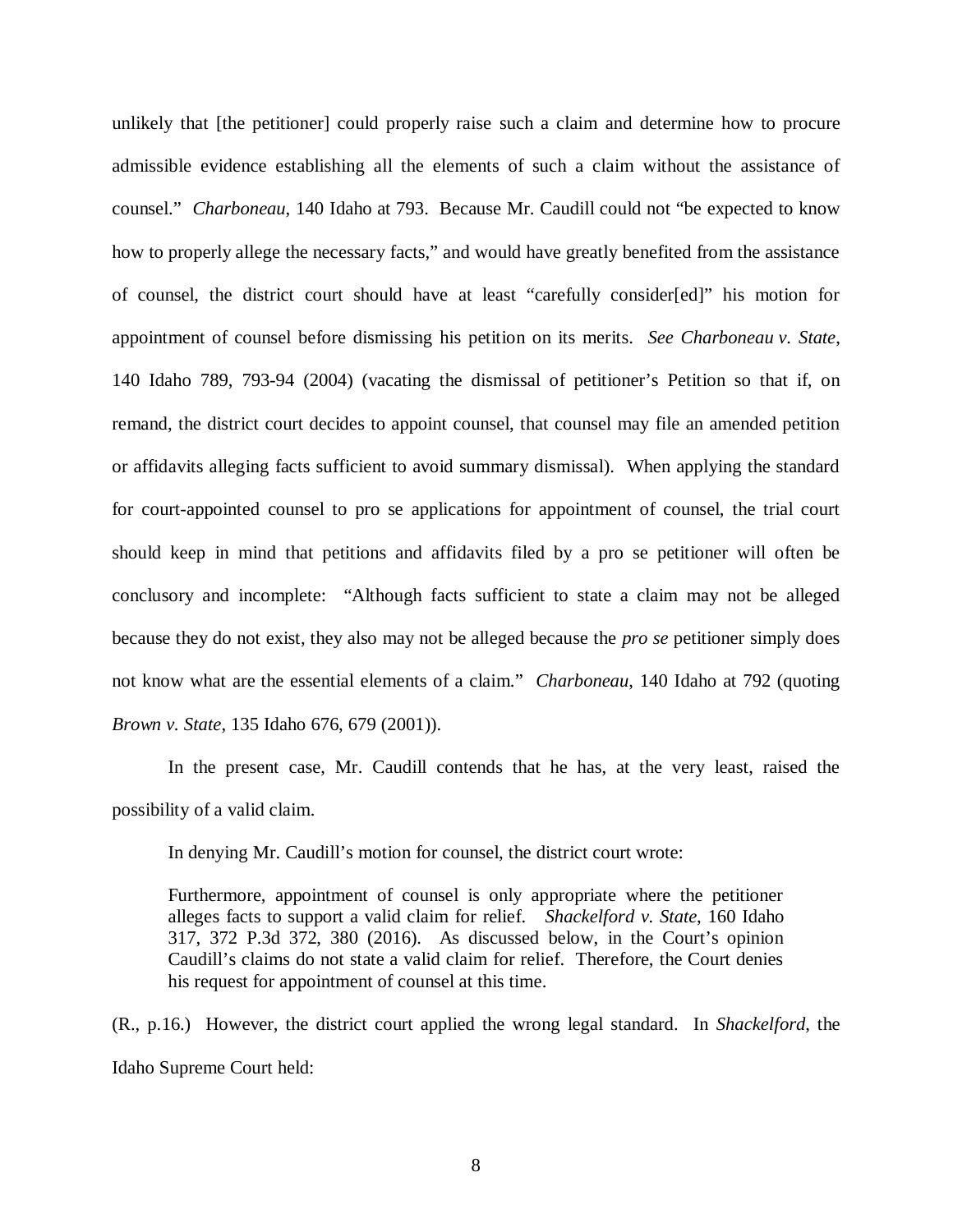The standard for determining whether to appoint counsel for an indigent petitioner in a post-conviction proceeding is whether the petition alleges facts *showing the possibility of* a valid claim." *Murphy v. State*, 156 Idaho 389, 327 P.3d 365 (2014) (citing *Workman v. State*, 144 Idaho 518, 529, 164 P.3d 798, 809 (2007)). "In determining whether the appointment of counsel would be appropriate, every inference must run in the petitioner's favor where the petitioner is unrepresented at that time and cannot be expected to know how to properly allege the necessary facts." *Melton v. State*, 148 Idaho 339, 342, 223 P.3d 281, 284 (2009) (quotation marks omitted).

*Id.* 160 Idaho at 325 (emphasis added). The district court did not act consistently with the applicable legal standards where it placed a greater burden on Mr. Caudill, requiring him to "state a valid claim for relief", rather than the correct standard whereby he was only required to "allege facts showing the possibility of a valid claim." The district court abused its discretion in denying his motion for appointment of counsel where it failed to act consistently with the legal standards applicable to the specific choices available to it, and it failed to reach its decision by the exercise of reason. *See Lunneborg*, 163 Idaho at 863.

There is no evidence in the record that controverts Mr. Caudill's claim that his counsel's performance was deficient for failing to file a motion to suppress. Although the facts alleged do not fully flesh out a suppression issue, they do at least raise that possibility of a valid claim—a possibility which is supported by other facts in the record. Mr. Caudill has raised the *possibility* of a valid claim by offering evidence that his counsel should have filed a motion to suppress evidence obtained from the stop of his vehicle.